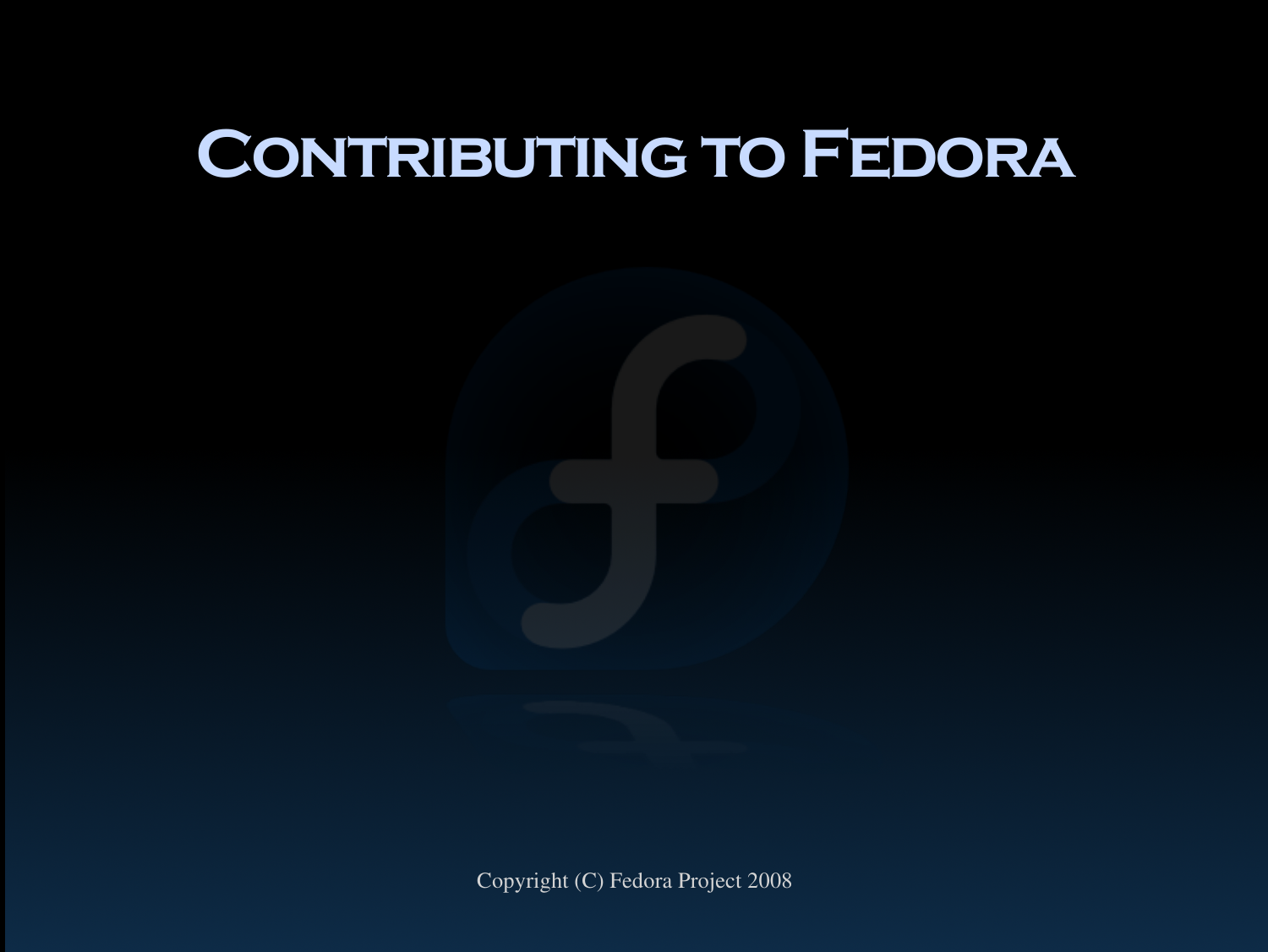# **Contributing to Fedora**

- How to be a good Fedora Citizen
- How to make Fedora work for you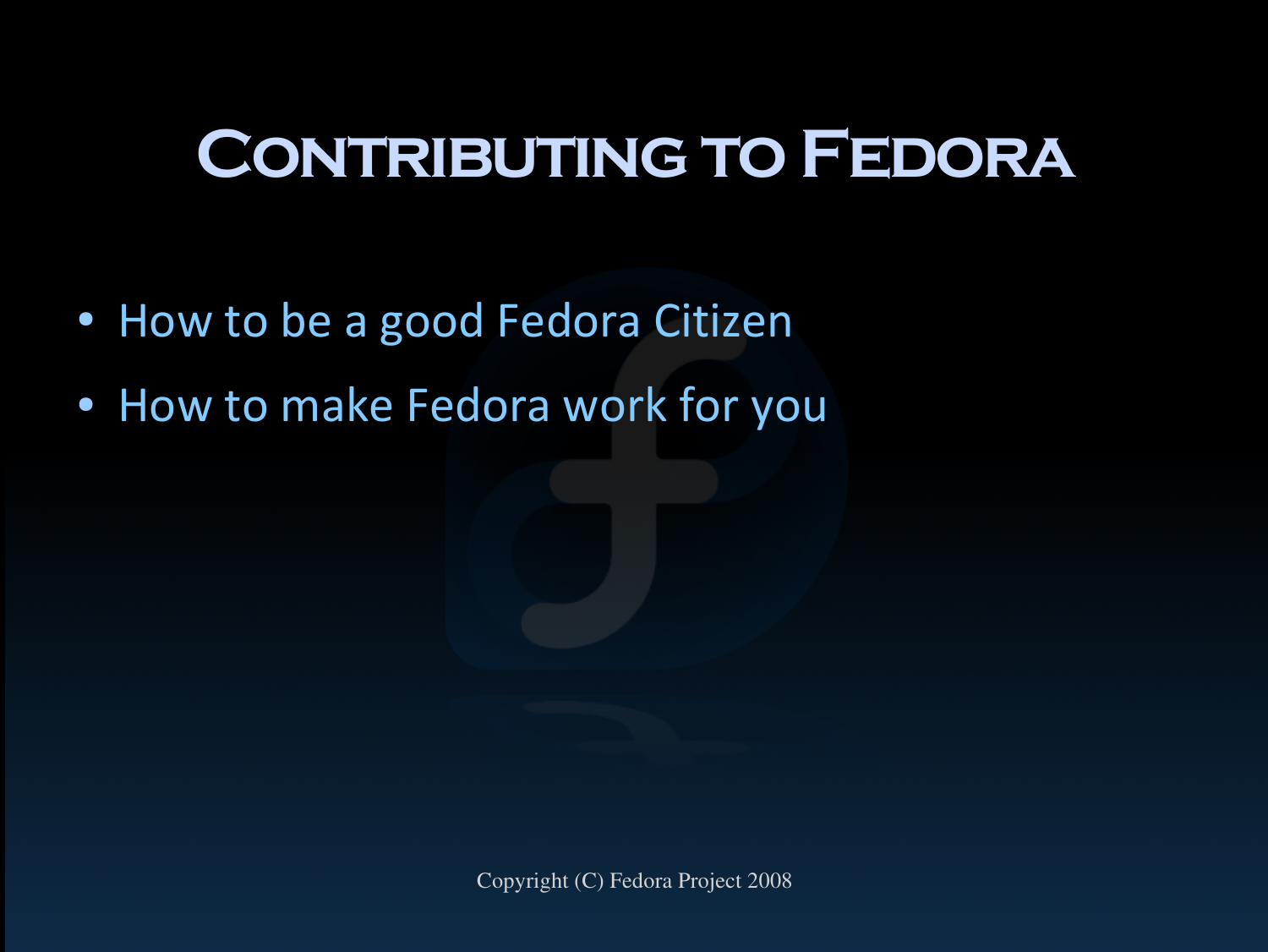# **A lab for open source development**

lab rules:

If you do it, do it in public. Make it new, but make it work. Fail, learn, and repeat.

As quickly as possible!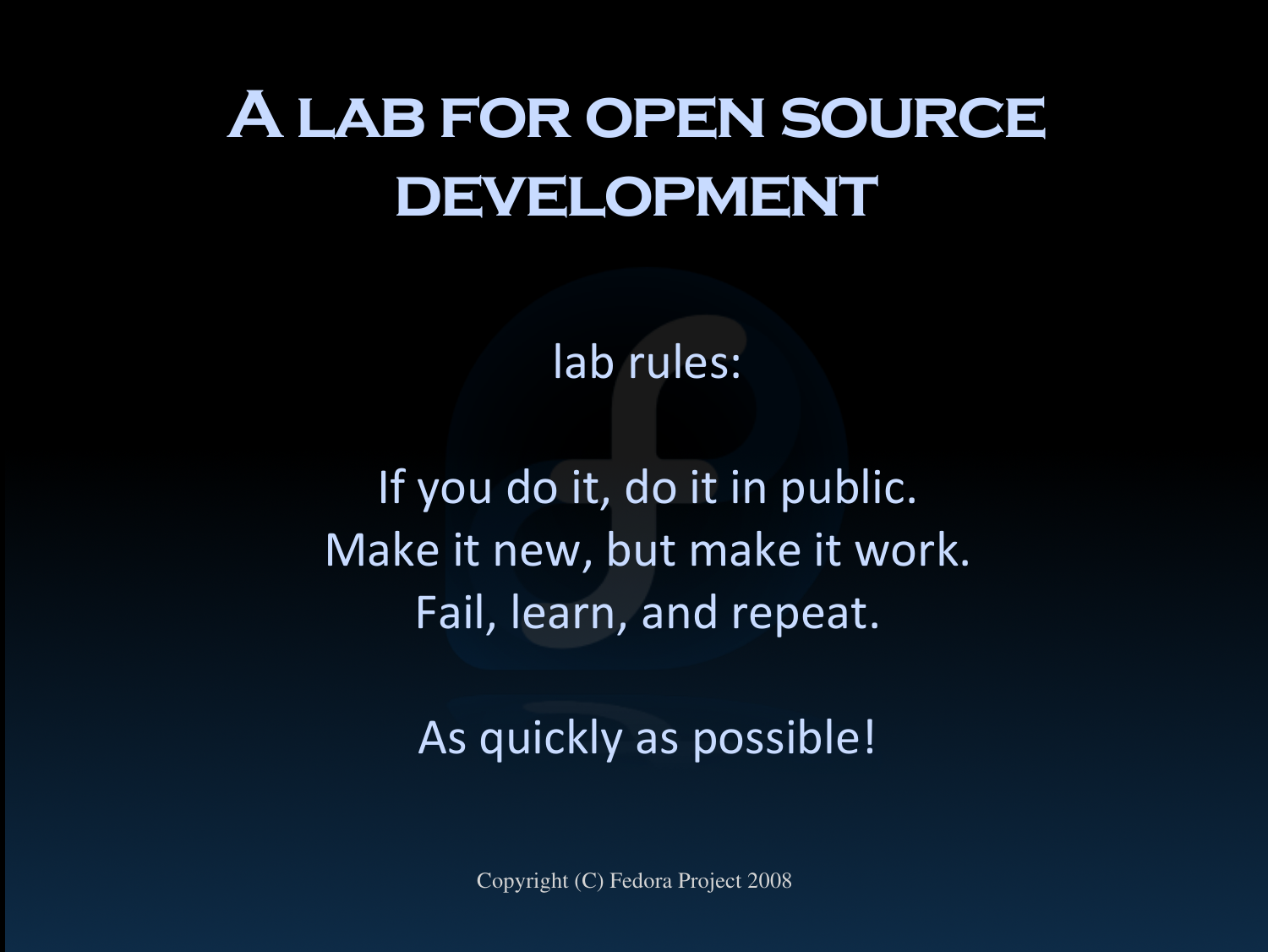#### **But most of all...**

#### Be involved with your computer!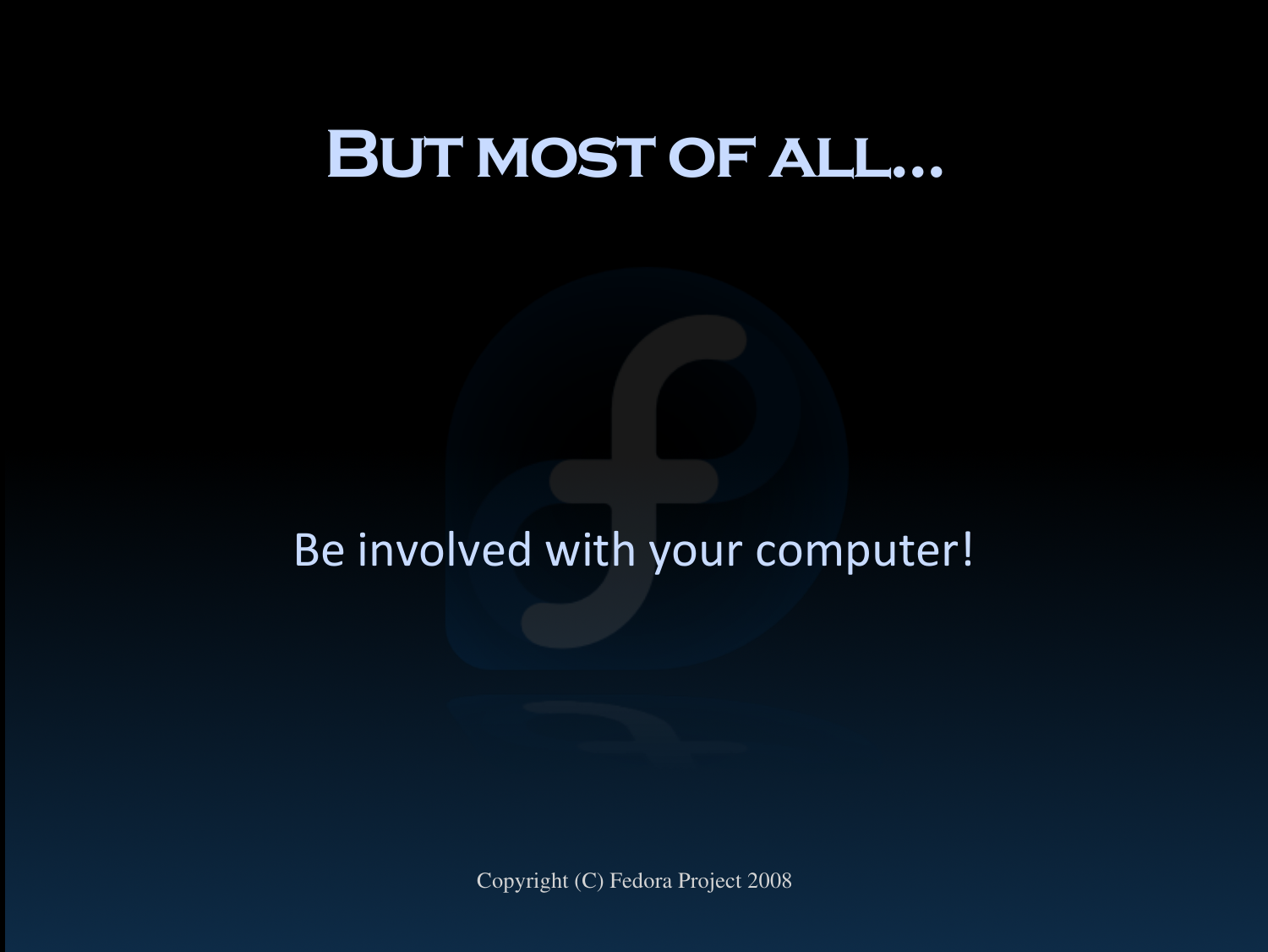## **Projects**

- Packaging
- Marketing
- Ambassadors
- Quality Assurance
- Translation
- Infrastructure
- Documentation
- Artwork
- Bug Triage
- Support
- Websites
- Games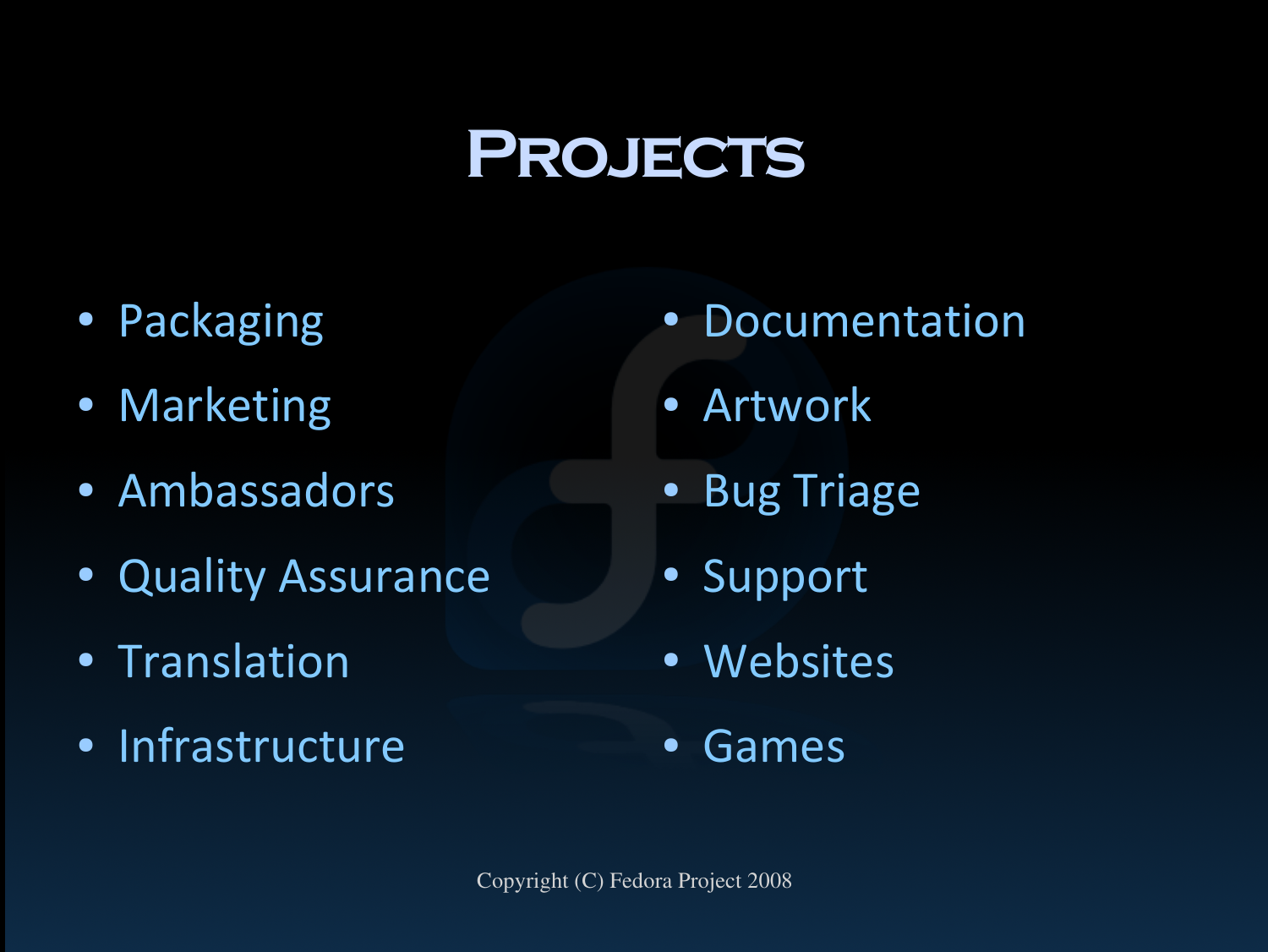"I wish I could download my own custom version of Fedora from a website."

"I wish I could carry my entire computer with me on a single USB key."

"I wish someone would fix the bug I filed six months ago."

"I wish I could use all of these old computers in our school's classrooms."

ideas

"I wish they'd teach list." how open source works at my university."

Copyright (C) Fedora Project 2008

"I wish I had the power to fix this simple bug in Thunderbird."

"I wish I could just run this one command on every system in the company and get the results in a simple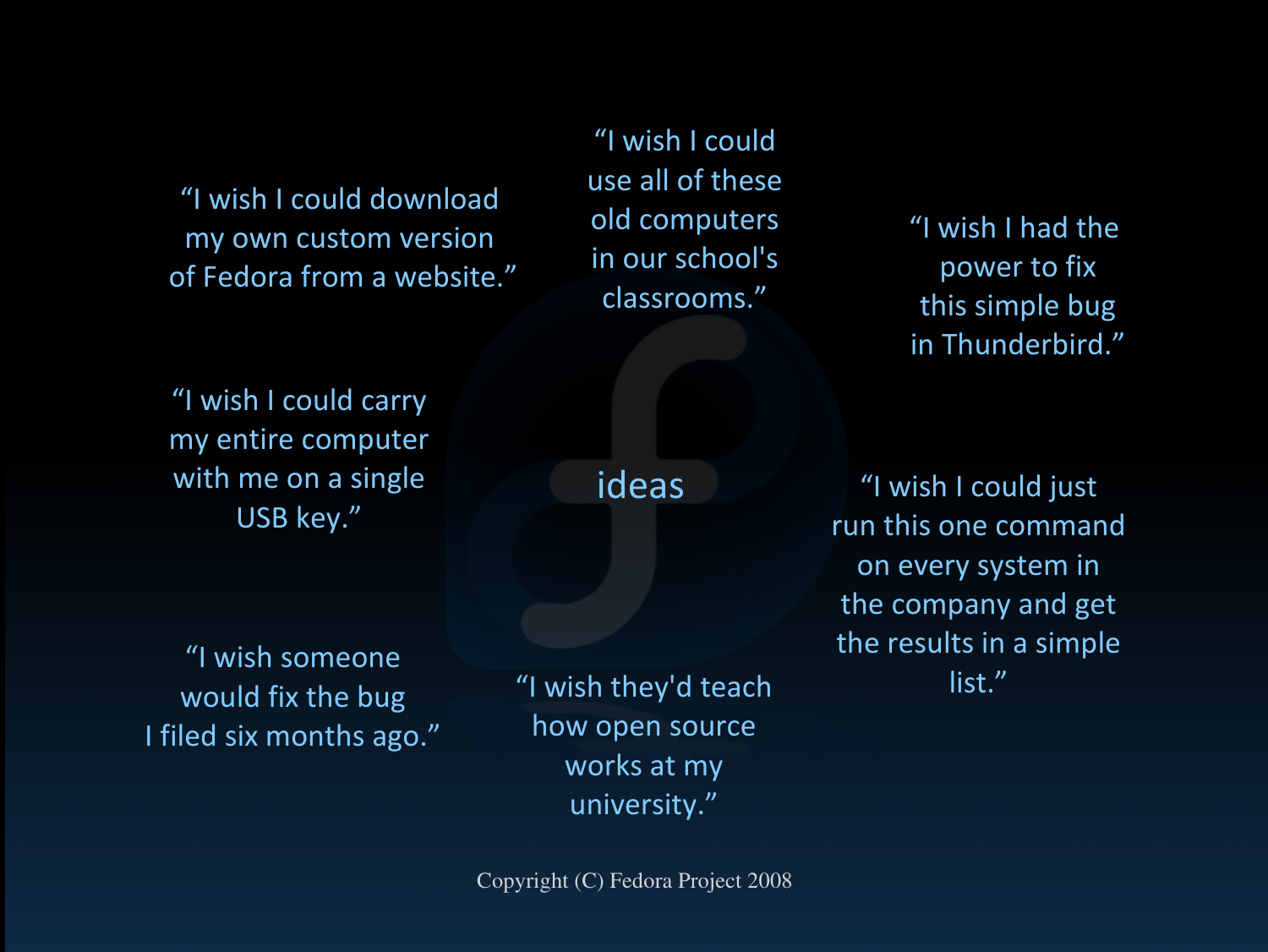#### **Limitless Opportunity**

There are always more bugs to fix

There are always new tools to write

There are always new projects to start

Work in the Community and build your name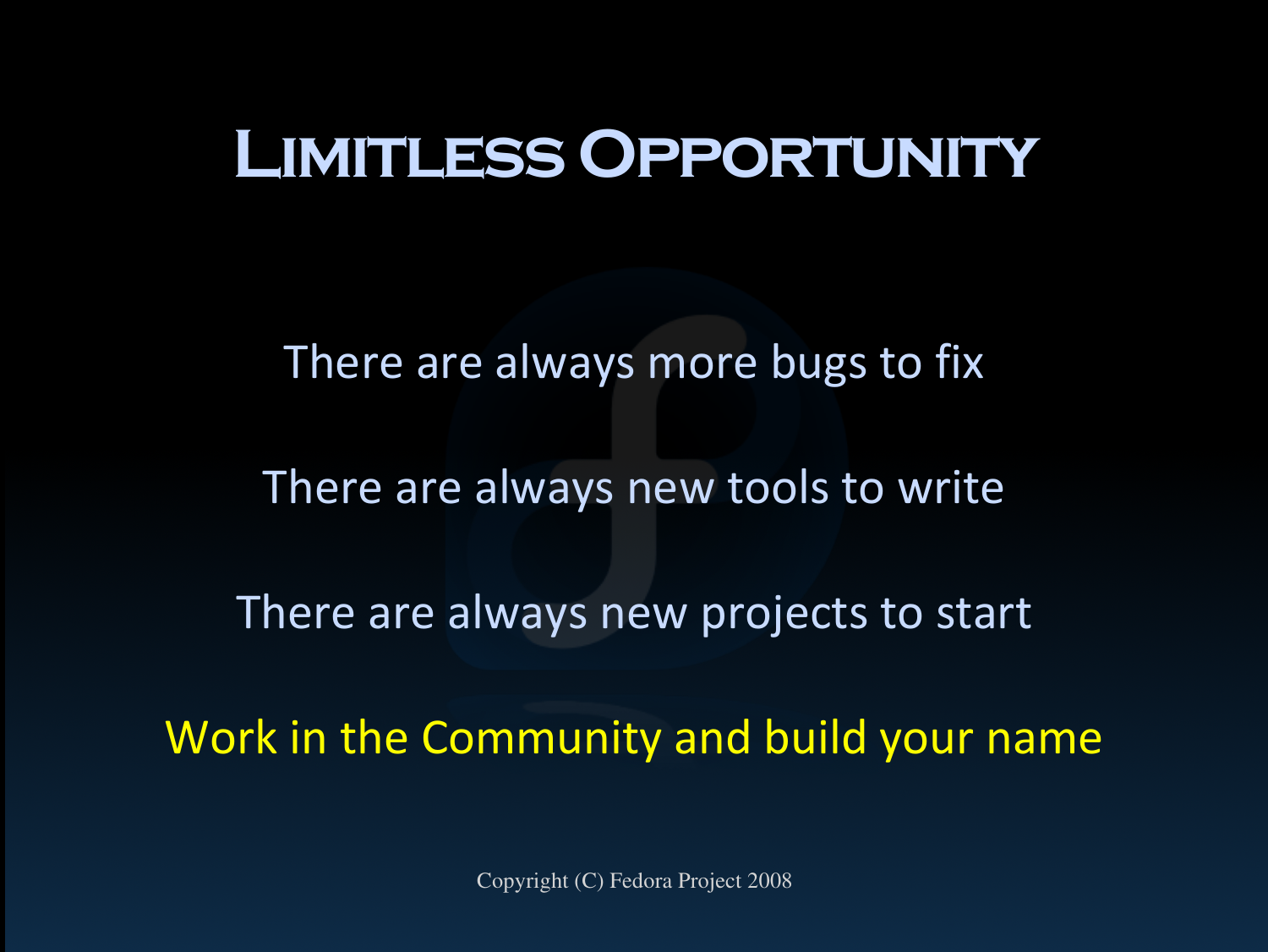#### **First You Play**

Get Fedora for free

Poke it, Prod it, Share it, Use it

Be curious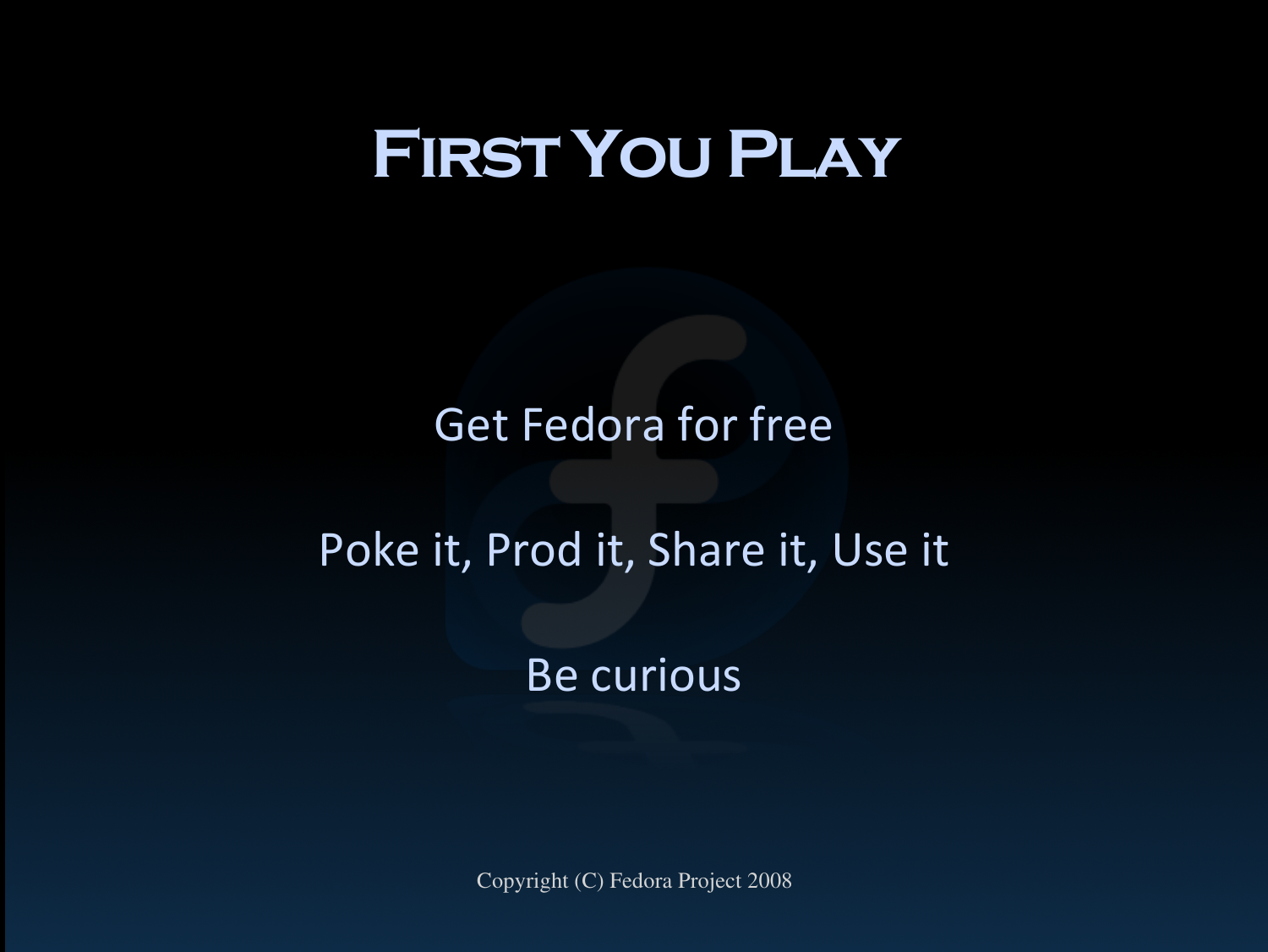#### **Then you learn**

"How do I see emails from my girlfriend first?" "How to I hook a web server to a database?" "Can I write a script to do this? Or that?" "Wow, there are actually cool games on Linux!"

The internet changes everything.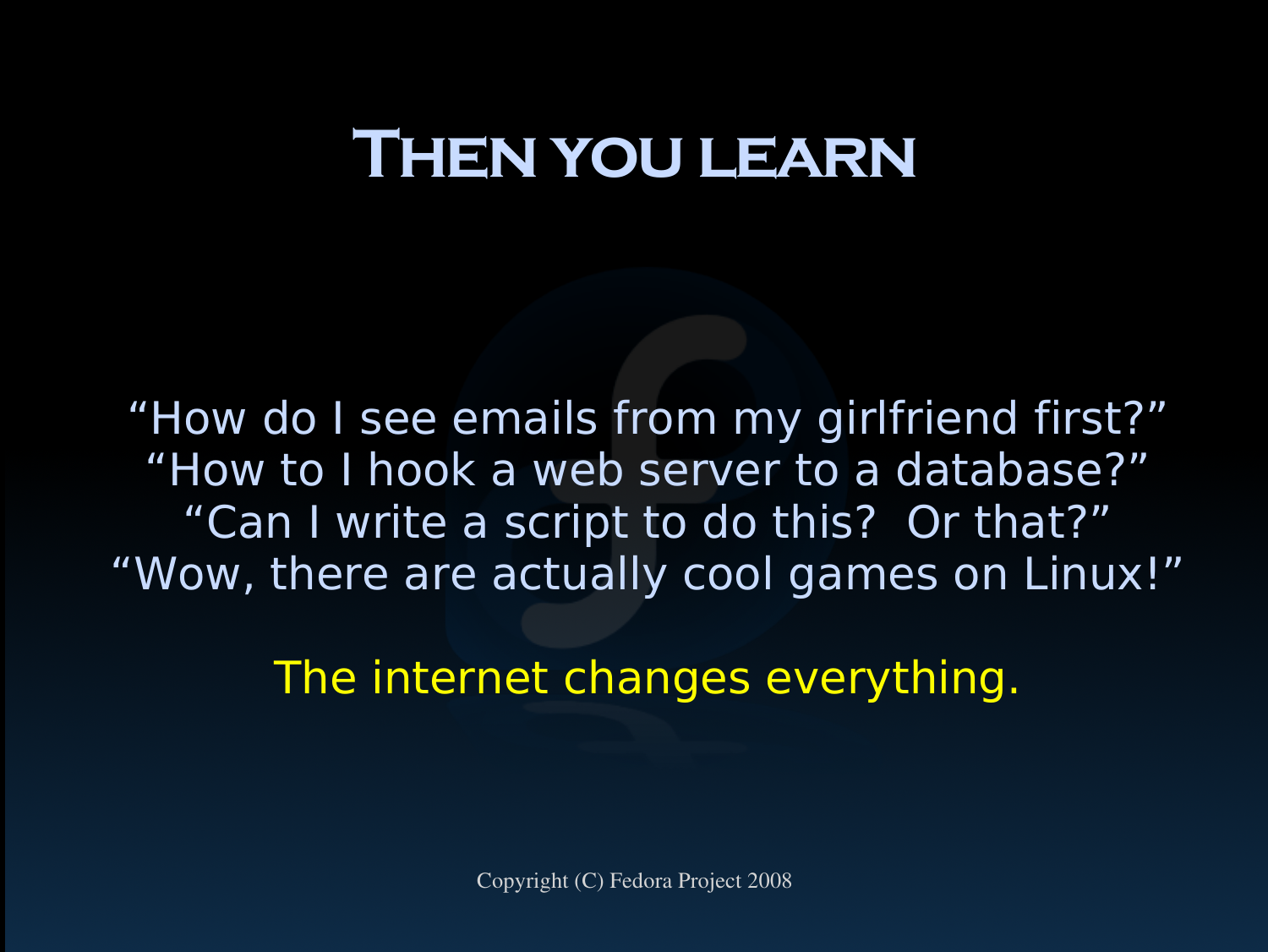## **Then you do**

"I set up a wiki server for my company." "I built a backup system for my lab at school." "I wrote a script to email hockey scores to my phone."

The more you do, the more there is to do.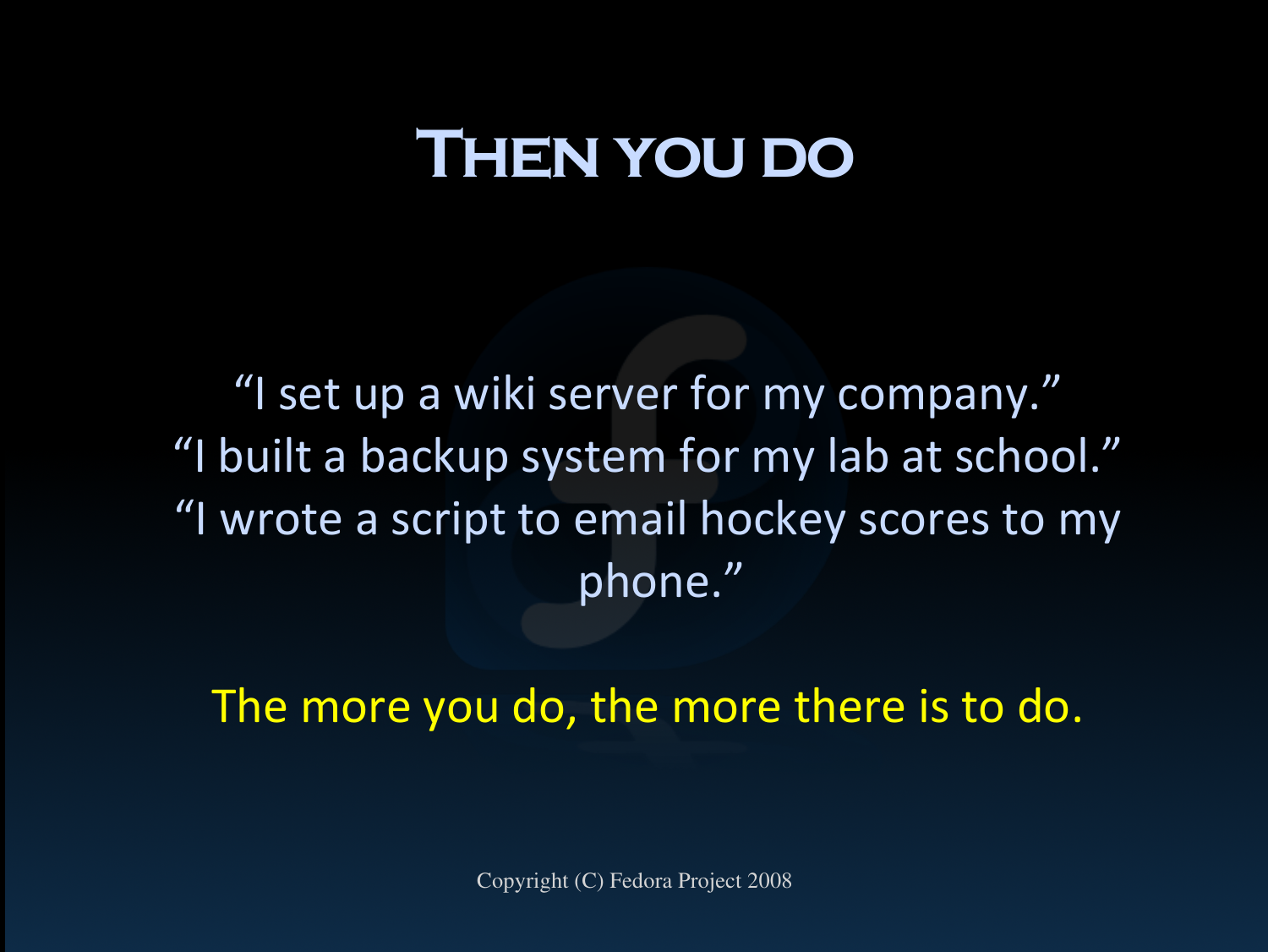## **Then you give back**

"Network manager keeps losing my key. How do I file a bug?"

"I'm working on a spelling game for my nephew. How do I share it with others?"

"I made my own Fedora Live CD – let me show everyone how I did it!"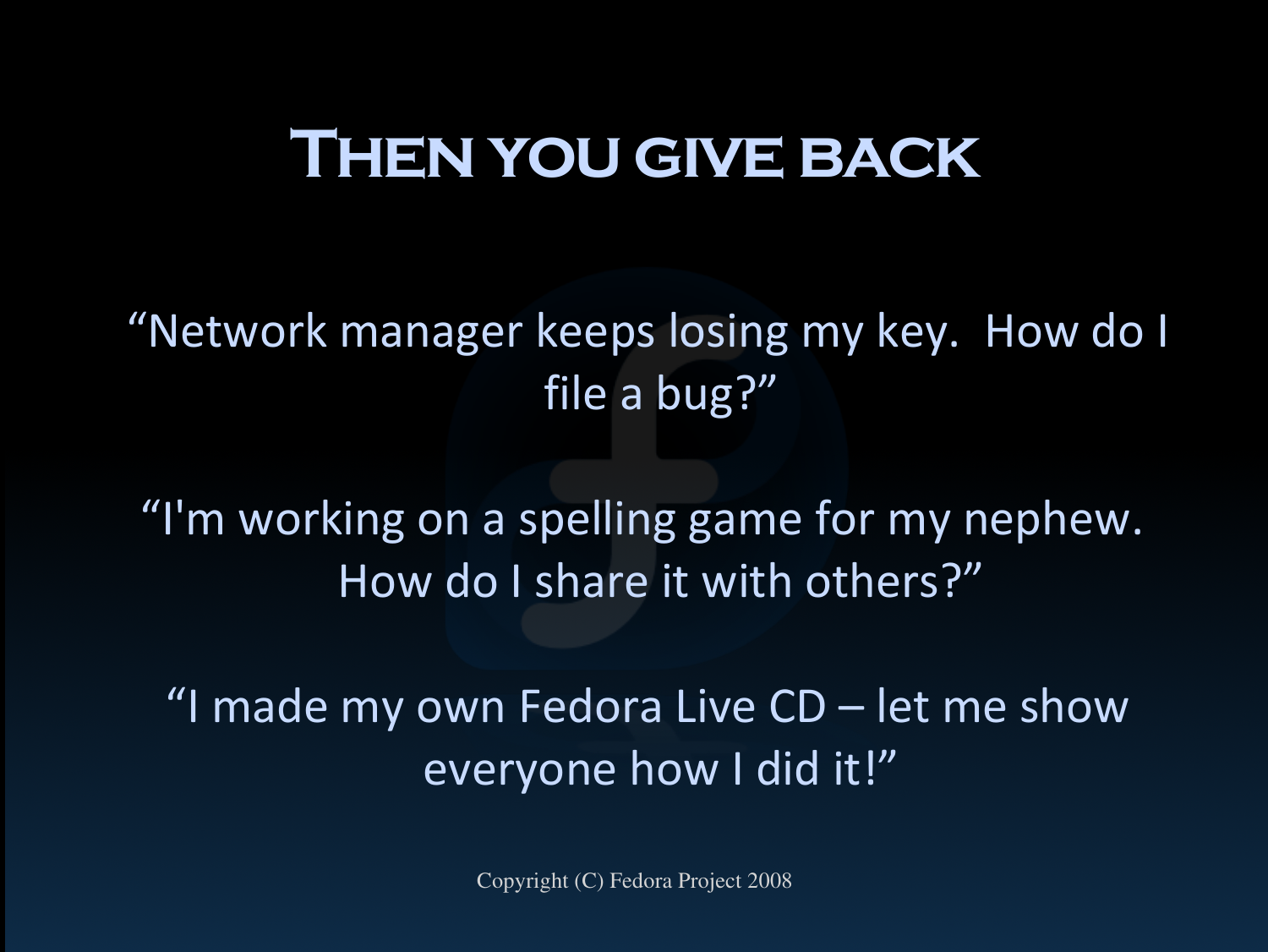#### **Then you teach**

"Here's why open source is better."

"Yeah, that's broken. Here's how to file a bug."

"Your rpm doesn't build properly. Here's a fix."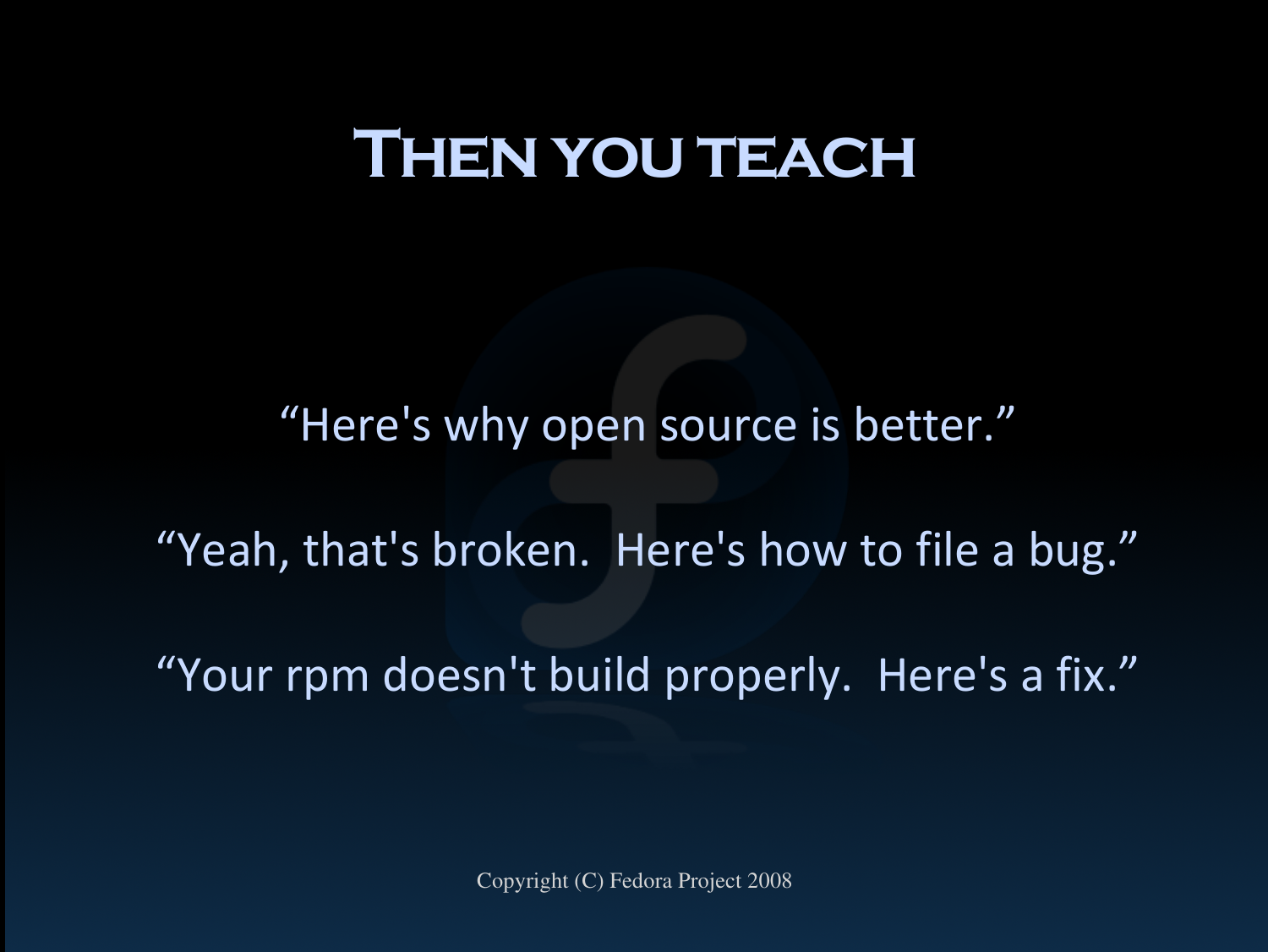# **Users of OSS**



**('lil Better!)**

**Bug reporters**

**(Better!)**

**Patchers**

**(Awesome!)**

**Maintainers (Best!)**